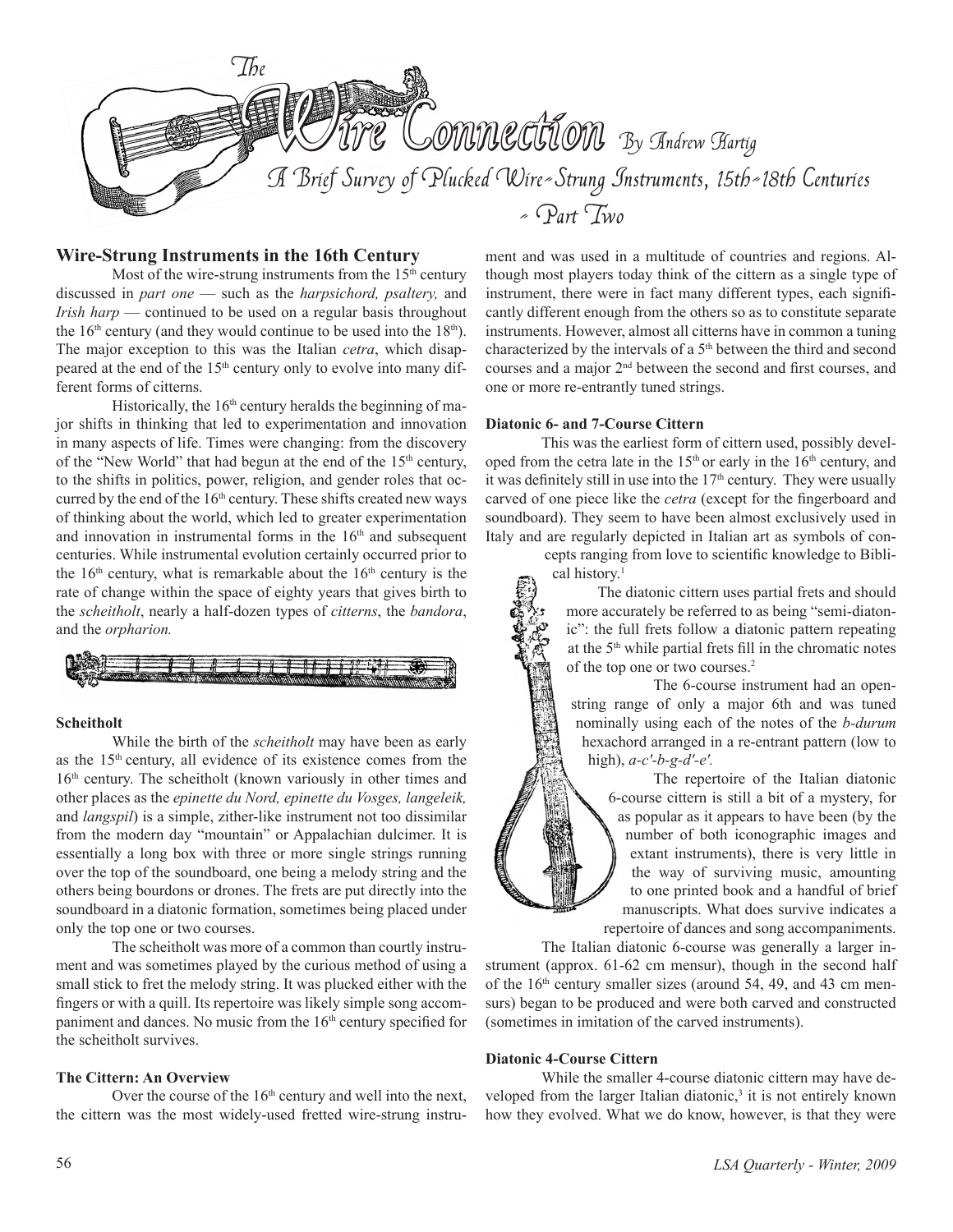definitely in use by the 1550s and possibly as early as the 1520s.4 A significant change from the early Italian diatonic is that these citterns began to be constructed from separate pieces of wood rather than being carved.

 The 4-course diatonic was played in Germany, France, the Netherlands, Switzerland, Scandinavia, Scotland, and possibly England and Spain, and uses the same sort of partial frets as the Italian diatonic citterns, except with a slightly different tuning of (low to high) *a-g-d*'*-e*'. The tuning pattern and partial frets allow for a large number of easily playable chords. Another characteristic of this particular type of cittern is its predominant use of octave stringing: two higher octave strings

were paired with each fundamental on both the third and fourth courses for a total of ten strings in four courses.

 Of all the extant printed books and manuscripts for cittern, the greatest number survive for the 4-course diatonic. The solo repertoire includes only a few fantasies but many dances, intabulations, and songs with accompaniment. It was sometimes used with other instruments in small ensembles, and there is one extant book with accompaniment parts to Pacoloni's lute trios.<sup>5</sup> There are also other extant printed and manuscript duets, trios, and quartets for citterns of multiple sizes and pitches. 

## **Chromatic 4-Course Cittern**

 The chromatic version of the smaller constructed diatonic instrument has all of the missing or partial frets filled in. The octave stringing which was characteristic of the 4-course diatonic was largely abandoned (though sometimes it was retained for the third course only), and the tuning of the fourth course was

> altered in order to make chords of the complete fretting easier to play, resulting in a nominal tuning of *b-g-d*'*-e*' (identical to the first 4 courses of the Italian diatonic).

 This incarnation of the cittern is probably the most familiar to players today, though it was probably less common historically than either the 4 or 6-course diatonic citterns. It was played in Germany, Scotland and England, and possibly elsewhere (though documentation for other locations is scarce). It was established in England as early as the 1550s.<sup>6</sup>

 The few printed and manuscript sources include a repertoire of fantasies, dances, popular tunes, songs with accompaniment, and ensemble works including those for the English

"broken consort."

 As for the diatonic citterns, multiple sizes of instruments existed: In Germany evidence exists of four different sizes at different pitches,<sup>7</sup> and at least two sizes seem to have been used in England.

#### **Chromatic 6- and 7-Course Cittern: Italy**

 Perhaps in response to the smaller constructed chromatic instruments being produced in England and possibly Germany, the Italians began to reinvent the cittern around the 1570s by making constructed 6- and 7-course chromatic versions, of which the most

 In the same year, Girolamo's son Paolo Virchi published one book of tablature of a very high quality using a new tuning that he promoted and possibly invented. This new tuning, *(G)-d-f-b-g* $d'-e'$ , which extended the tuning of the open strings to a major  $9<sup>th</sup>$ (or an octave and a  $6<sup>th</sup>$  for 7 courses), was unique for the cittern because it was the first time that the cittern's range was actually extended downward for true bass notes, possibly due to advancements in string-making technology. However, the chords created by this tuning are more difficult to play, which may be why it is not seen in other sources aside from Virchi's book (including three pieces from the same copied into one of Matthew Holmes's cittern manuscripts, Dd.4.23) and a suite from P.P.Melii's *Intavolatura di Liuto Attiorbato, Libro Quarto* of 1616. The caliber of the music is

very high and includes fantasies, intabulations, dances, and songs with accompaniment.

## **Chromatic 6-Course Cittern: Germany**

 Sixtus Kargel's printed book *Toppel Cythar* of 1575 contains music for another 6-course chromatic cittern, though possibly with a body shaped like a lute<sup>9</sup> and possessing an alternate tuning: *B-G-d-g-d*'*-e*'. It was likely called a "double cittern" ("toppel cythar") because the tuning paired the top three courses of one cittern with the bottom three of another cittern an octave below. This gave an overall openstring range of an octave and a  $6<sup>th</sup>$ , much like for Virchi's 7-course tuning. It also represents one of the first of the "chordal tunings" that are seen in the beginning of the  $17<sup>th</sup>$  century.

 The tuning proved to be very popular. It was used in Germany, Silesia and surrounding areas, its main benefit being the creation of many easily playable, full-sounding chords. Kargel published a reprint in 1578, and works for this tuning are also found in several surviving manuscripts. There are also a couple of other tunings closely related to Kargel's for which little or no music survives.<sup>10</sup>

 The repertoire of Kargel's books and the surviving manuscripts include fantasies, intabulations, German lieder and psalms, dances, and song accompaniment. One of the manuscripts also contains a series of duets for two "toppel cythars" tuned either a 4<sup>th</sup> or 5<sup>th</sup> apart.<sup>11</sup>

#### **Bandora**

 The bandora (sometimes known as *pandora*) is one instrument that can be said with some certainty to have been developed in England. We are told that it was invented by John Rose in 1562. The instrument now in Helmingham Hall may originally have been designed as a 5-course bandora,<sup>12</sup> but 6 courses quickly became standard, and by the end of the century 7-course models were common.

 While the bandora is known (at least conceptually) to many lute players, it is not well understood. Musicologists are quick to point to the "strange combination" of 2<sup>nds</sup>, 3<sup>rds</sup> and 4<sup>ths</sup> that comprise its tuning, *(G*'*)-C-D-G-c-e-a*; however, the tuning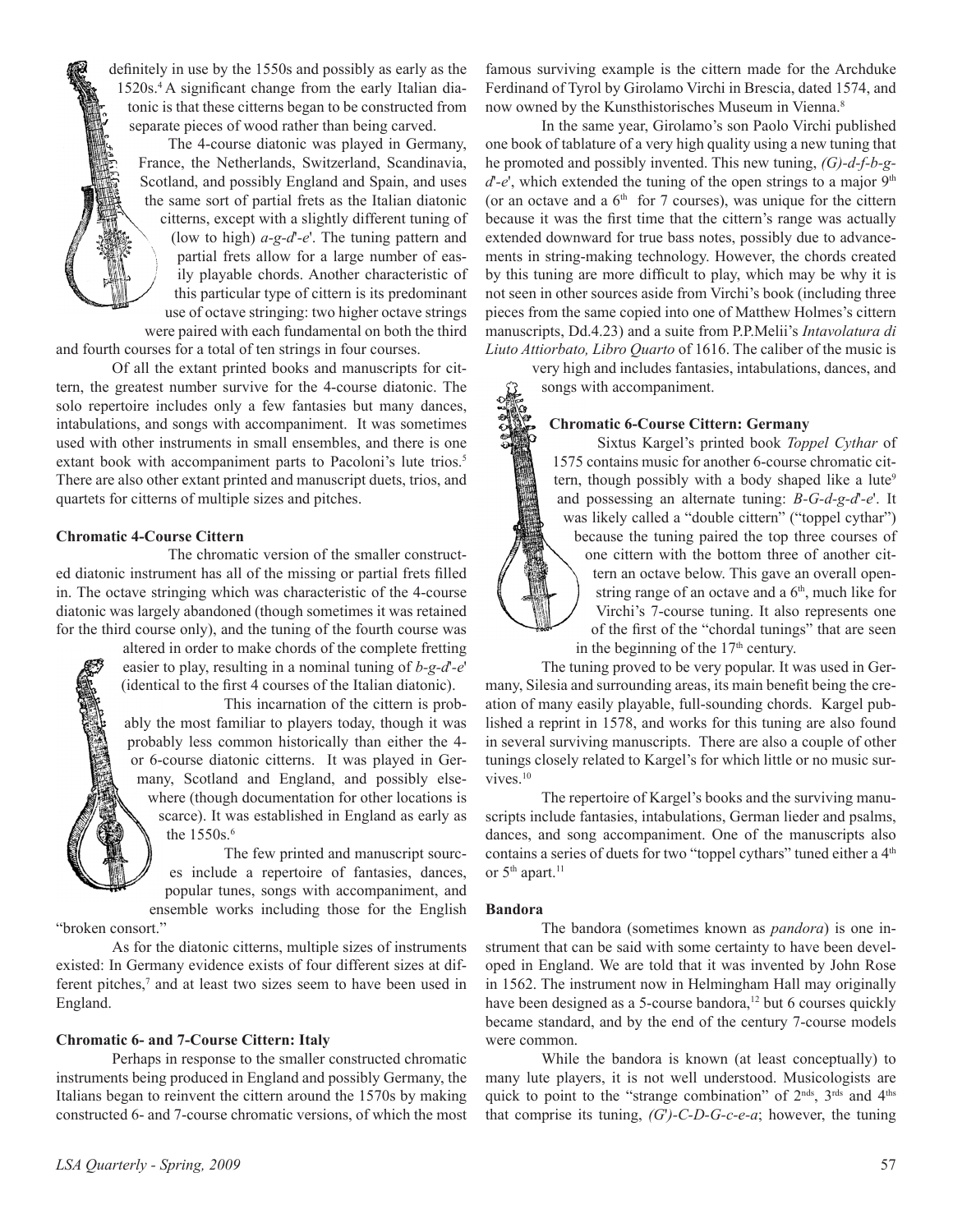of the 6-course bandora is nothing more than that of a 7-course bass lute without a top course. While the bandora originally had parallel frets like the lute, the 7-course version was developed by implementing the slanted bridge, frets and nut that were used on the orpharion. By increasing the length of the bottom strings without changing the length of the top ones, the bottom range of the tuning could be extended by a 4<sup>th</sup> without compromising the sound of the bass strings.

> While there is not a great deal of music that survives for the bandora (one solo print, several consort prints, and a variety of manuscript sources for solo and consort works), $13$  the instrument was seen in its time as both a flexible and highly useful continuo instrument. In fact, unlike the currently better-known orpharion, its use can be documented from its invention in the middle of the  $16<sup>th</sup>$  century into the first half of the  $18<sup>th</sup>$  century.<sup>14</sup>

 The bandora was used extensively in England, France, the Low Countries, and Germany. Later sources indicate that in addition to being plucked by the fingers, it could also be played loudly with a quill.<sup>15</sup>

#### **Orpharion**

 The orpharion was developed in the 1580s. Compared to the bandora, it had a relatively short life-span, be-

ing popular for only about 50 years (though it was used longer in some areas).<sup>16</sup> The orpharion used slanted frets, applying the principle of other early instruments that used multiple scale lengths (e.g. the psaltery and harpsichord), accompanied with stronger steel for the top course.17 The same strong steel that allowed the orpharion to be played at a higher pitch may also have contributed to its demise: the unavailability of such a steel in the first quarter of the  $17<sup>th</sup>$  century may have made existing instruments obsolete by the early 1620s.

> Orpharions had six or more courses, and by the early  $17<sup>th</sup>$  century could have as many as ten just like the lute. The tuning was identical to and its repertoire overlapped with that of the lute, though the wire strings allowed the orpharion to be played much higher up the neck while in tune. Like

lutes, the orpharion was also used in ensembles and for continuo. Evidence indicates that at least in England there were multiple sizes of the instrument at multiple pitches.<sup>18</sup>

The trends one sees in the latter part of the  $16<sup>th</sup>$  century the use of more chordal tunings (e.g. toppel cythar), the addition of courses to extend the bass range, and continued experimentation in instrument size –– strongly influenced the development of the wire-strung instruments of the  $17<sup>th</sup>$  century, all of which will be addressed in *part three*.

## **Sources and Additional Reading**

- Forrester, Peter. "Wood and Wire A Lecture by Peter Forrester." Published in *Lute News: The Lute Society Magazine*, 2005. [Available online: http://www.cittern.theaterofmusic. com/articles/wood.html]
- Gill, Donald. "Wire-strung Plucked Instruments Contemporary with the Lute." *Lute Society Booklet No.3* (1977)
- *• Grove Dictionary of Music and Musicians* [Available online: http://www.oxfordmusiconline.com]
- Hartig, Andrew *The Renaissance Cittern Site*: http://www.cittern.theaterofmusic.com
- • Michel, Andreas, *Studia Instrumentorum Musicae*: http:// www.studia-instrumentorum.de [Site in German]
- Segerman, Ephraim. *The Development of Western European Stringed Instruments.* [Available for purchase online: http:// www.lulu.com]

#### **Notes**

<sup>1</sup> For examples, see Giovanni Serodine's *Allegoria della Scienza*, http://cittern.theaterofmusic.com/art/serodine.html and Bernardo Cavallino's *David playing before Saul*, http://cittern.theaterofmusic.com/art/cavallino.html.

<sup>2</sup> For a fuller explanation of fret patterns, see Peter Forrester's lecture "Wood and Wire" and its accompanying handout "Fretting Patterns", http://www.cittern.theaterofmusic.com/articles/wood.html

<sup>3</sup> One recently auctioned 16<sup>th</sup> century drawing by F. Zuccaro (1540?-1609) of a street musician from Abruzzo, Italy actually depicts a 4-course Italian diatonic. Sotheby's New York, Sale N08403, 23 Jan. 2008. http://www.sothebys.com/app/ live/lot/LotDetail.jsp?lot\_id=159428087

<sup>4</sup> The earliest extant printed work for diatonic cittern is G. Morlaye's *Quatriesme Livre … en Tabulature de Guyterne, & au jeu de la Cistre* of 1552. A work by J. Schlumberger, *Cythare Germanice Tabulatur,* published in Mainz in either 1525 or 1532, does not survive.

<sup>5</sup> F. Viaera, *Nova et Elegantissima in Cythara* (Louvain, 1564).

<sup>6</sup> The cittern (chromatic or diatonic was not specified) was reported by Thomas Whythorne in his *Autobiography* as being popular with gentlemen in London in 1548. The *Mulliner* manuscript, which contains several pieces for 4- and 5-course chromatic cittern, is dated post-1558.

<sup>7</sup> For more information, see Segerman, "Violins, citterns and viols in the Edinburgh 'A.S.' manuscript." *FoMRHI* Comm. 1576.

<sup>8</sup> The Virchi instrument is cited by them as "one of the most magnificent and most beautifully decorated instruments throughout the history of music." http://www. khm.at/de/neue-burg/sammlungen/sammlung-alter-musikinstrumente/zupfinstrum ente/?aid=0&cHash=8de5fe7336

<sup>9</sup> For some examples of lute-shaped citterns, see Cornelis Bega, "The Cittern Player," dated 1662, Staatliche Museen, Berlin, and Jan van Kessel (1626-1679), "Allegory of Hearing," private collection.

<sup>10</sup> Michael Praetorius lists in his *Syntagma Musicum* tuning "VV," *G-d-b-g-d*'*-e*', for which no known music survives. Also, according to Christian Meyer's *Sources Manuscrits en Tablature* (vol. III/2), MS G. 10,1400, located in the Czech Republic, Brno, Státní Oblastní Archiv, supposedly has at least one piece for a cittern tuned *G-B-d-g-d*'*-e*'.

<sup>11</sup> United States of America, Chicago, Newberry Library, Case M Vm1734.5/G37. It is unclear from the context of the pieces whether they are supposed to be played in unison or an octave apart.

<sup>12</sup> For more information on this argument, see Ian Harwood's "Wire Strings at Helmingham Hall." *Lute Society Booklet* (2005).